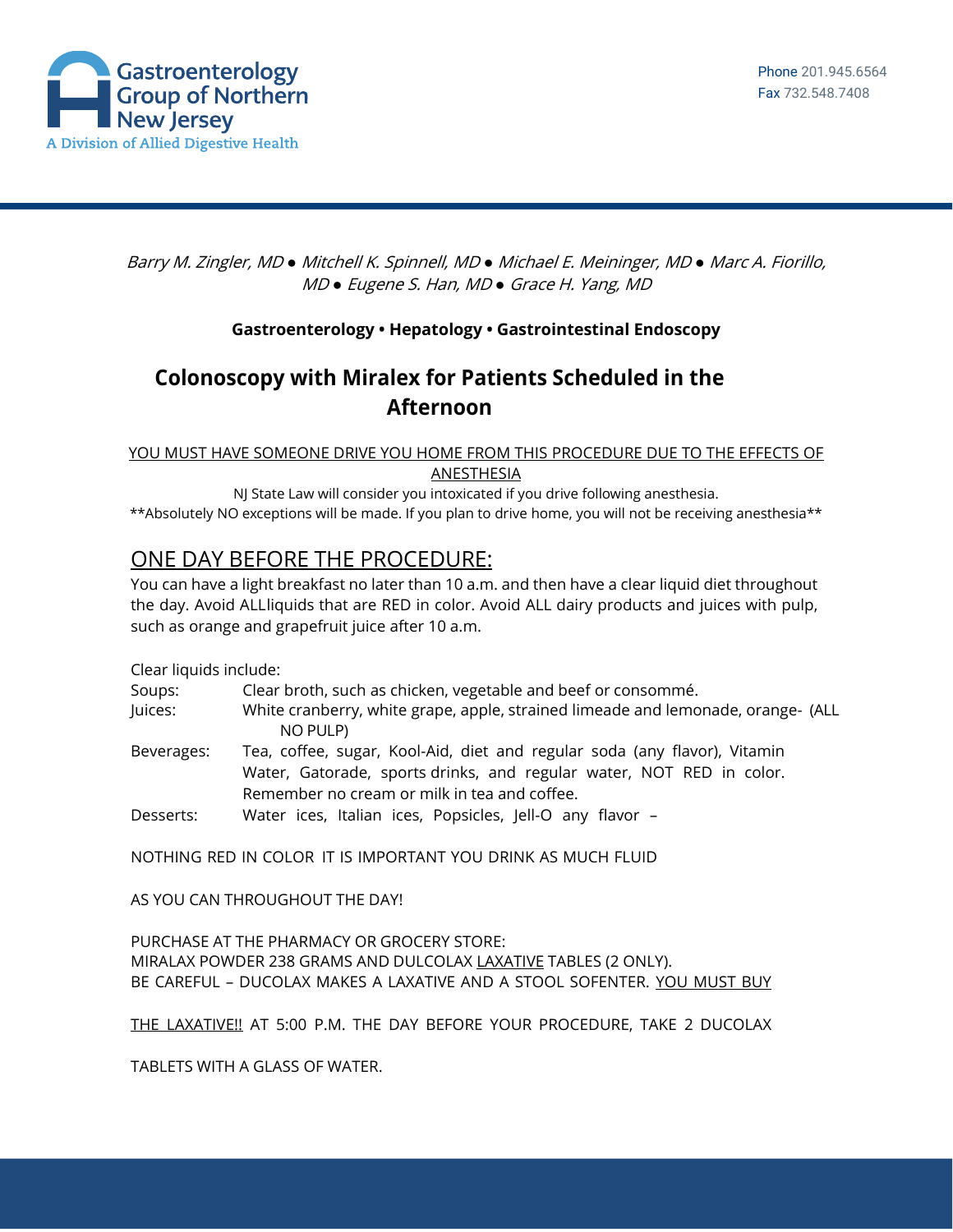



AT 8:00 P.M. THE DAY BEFORE YOUR PROCEDURE, MIX ½ OF THE 238 GRAM BOTTLE OF MIRALAX WITH 1 LITER (34OZ.) OF A CLEAR LIQUID OF YOUR CHOICE (e.g. APPLE JUICE or CLEAR GATEROADE) AND DRINK THESOLUTION UNTIL IT IS FINISHED.

## DAY OF PROCEDURE: (please refer to the split dose prep section on page 2)

AT A.M., MIX THE REMAINDER OF MIRALAX WITH 1 LITER (34OZ.) OF A CLEAR LIQUID OF YOURCHOICE AND DRINK THE SOLUTION UNTIL IT IS FINISHED BY .

\*IT USUALLY TAKES ABOUT AN HOUR TO BEGIN TO HAVE A BOWEL MOVEMENT. YOU MAY NOTICE SOME BLOATING OR CRAMPING AT THE BEGINNING OF THIS PREP, WHICH USUALLY, GRADUALLY IMPROVES ONCE THE BOWEL MOVEMENTS BEGIN.

YOU MAY CONTINUE TO DRINK CLEAR LIQUIDS UP UNTIL 4 HOURS PRIOR TO PROCEDURE TIME.

#### **THEN,** *DO NOT EAT OR DRINK ANYTHING, NOT EVEN WATER!!!*

#### \*\*\*\*\*\*\*\*\*\*\*\*\*\*\*\*\*\*\*\*\*\*\*\*\*\*\*\*\*\*\*\*\*\*\*\*\*\*\*\*\*\*\*\*\*\*\*\*\*\*\*\*\*\*\*\*\*\*\*\*\*\*\*\*\*\*\*\*\*\*\*\*\*

If you are taking blood thinning medications, such as aspirin, Coumadin, Plavix, Lovenox, Effient, Pradaxa, Arixtra, Brilinta, Aggrenox, Eliquis, or any anti-inflammatory drugs, such as Celebrex, Aleve, or Motrin, they may have to be discontinued up to 7 days prior to your procedure. Consult your prescribing physician about those and medication for diabetes. Do not stop any medications without consulting your prescribing physician. Please discontinue vitamin E and any iron supplements you may be taking 7 days prior to your procedure. You CAN take your blood pressure and/or anti-seizure medications with a sip of water on the morning of your procedure. Please inform us if you have a defibrillator with the company/brand name.

You may have a low fiber breakfast on the day prior to your procedure. (No later than 10a.m.)

Low fiber diet includes:

White bread without nuts and seedswhite crackers Pancakes/waffles made from white flour Butter, margarine, oil, and dressings without seedseggs Fruit juice with no pulp

Avoid:

 Whole wheat and whole grain breads, cereals, and pastas Brown and wild rice; whole grain oats, kasha, barley, and quinoa